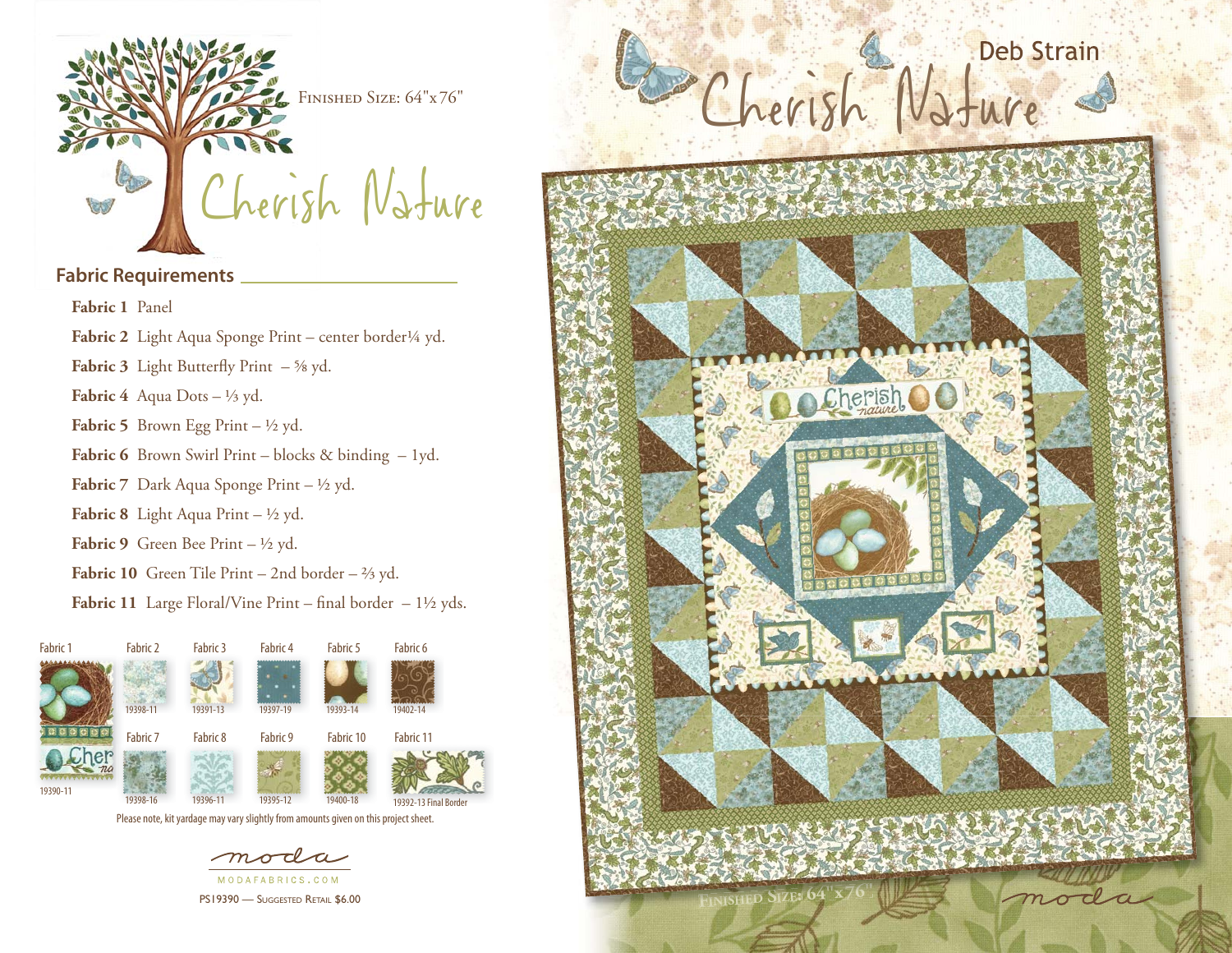

#### Quilters Basics

*Read instructions before beginning a project. All instructions include a ¼" seam allowance. Press as you go. Press seams in one direction.*

### **Cutting**

**Fabric 1** – Panel

1. Cut nest block ¼" beyond the dark aqua squares. 2. Cut the 2 bird and 1 bee blocks ¼" beyond the dark border. 3. Cut "Cherish Nature" block ¼" beyond cream border.

**Fabric 2** – Light Aqua Sponge Print Cut  $2 - 2\frac{1}{2}x$  WOF strips Subcut  $4 - 2\frac{1}{2}x$  22" strips for center border

**Fabric 3** Light Butterfly print Cut  $1 - 9\frac{1}{2}x$  WOF strip Subcut  $4 - 9\frac{1}{2}x$   $9\frac{1}{2}x$  squares for half square triangle blocks Cut  $1 - 9"$ x WOF strip Subcut 4 – 9"x 9" squares *use remaining fabric for leaf applique*

**Fabric 4** Aqua Dots Cut  $1 - 9\frac{1}{2}x$  WOF strip Subcut  $4 - 9\frac{1}{2}x$   $9\frac{1}{2}x$  squares for half square triangle blocks

**Fabric 5** Brown egg print Fussy cut 4 – 1½"x WOF strips. *See illustration*.

**Fabric 6** Brown swirl print Cut  $2 - 7"$ x WOF strips Subcut  $11 - 7"x 7"$  squares for half square triangle blocks Cut 8 – 2½"x WOF strips for binding *use remaining fabric for applique*

moda

# **Cutting**

**Fabric 7** Dark aqua sponge print Cut  $2 - 7"$ x WOF strips Subcut  $11 - 7"x 7"$  squares for half square triangle blocks

**Fabric 8** Light Aqua Print Cut  $2 - 7"$ x WOF strips Subcut  $11 - 7"x 7"$  squares for half square triangle blocks

**Fabric 9** Green Bee Print Cut  $2 - 7"$ x WOF strips Subcut  $11 - 7"x 7"$  squares for half square triangle blocks *use remaining fabric for leaf applique*

**Fabric 10** Green Tile PrintCut  $7 - 2\frac{1}{2}$ "x WOF strips for 3rd border

Fabric 11 Large floral/vine print Cut 8  $-6\frac{1}{2}$ "x WOF strips for final border

## **Construction**

#### **HALF SQUARE TRIANGLES**

- 1. Using a mechancial pencil, draw a diagonal line on the wrong side of 4 – 9½"x 9½" **Fabric 3** squares, 11 – 7"x 7" **Fabric 8** squares and 11 – 7"x 7" **Fabric 9** squares.
- 2. With right sides together pair the marked **Fabric 3** squares with the 4–**Fabric 4** squares; the Fabric **8 squares** with the 11–**Fabric 6** squares and the 11–**Fabric 9** squares with the 11–**Fabric 7** squares.
- 3. Stitch ¼" on each side of marked line. Cut on marked line. 4. Trim 9½"blocks to measure 9"x 9" with seams and the 7" blocks to measure 6½"x 6½" with seams





Fabric 3/Fabric 4

Make 8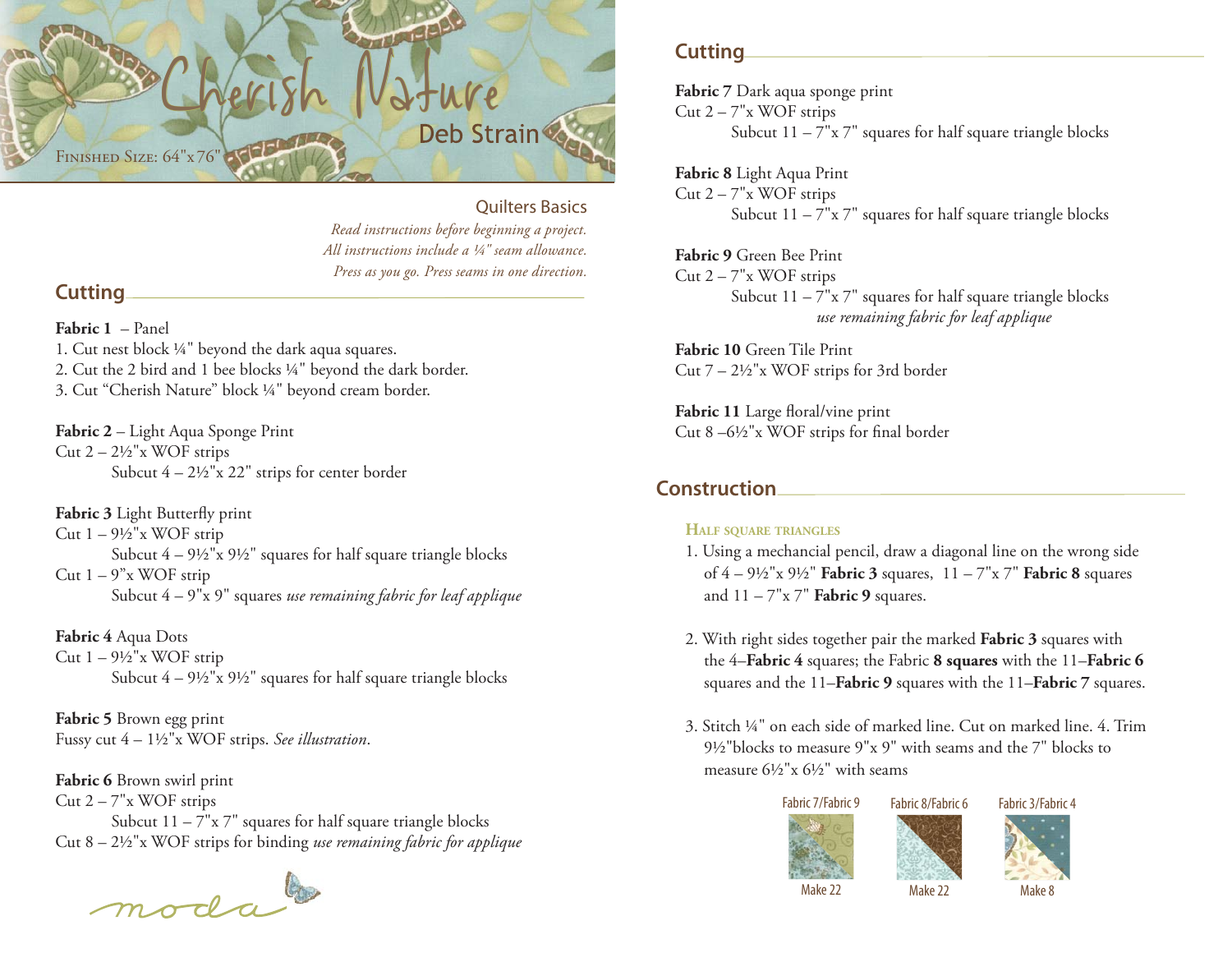# **Assemble Quilt**

### **CENTER BORDER**

- 1. Measure length of nest block that was cut from panel.
- 2. Trim 2 2½"x 22" **Fabric 2** strips to that measurement and add to opposite sides of nest block. Press seams toward border.
- 3. Measure through center of block including added border strips. Trim remaining  $2 - 2\frac{1}{2}x$   $22$ " **Fabric 2** strips to that measurement and add to top and bottom of center block. Press.
- 4. Square up center block unit to measure 17½"x 17½" with seams.

# **CENTER MEDALLION BACKGROUND**

- 1. Stitch 2 9"x 9" Fabric 3 squares and 2 Fabric 3/Fabric 4 half square triangle blocks blocks together. *See diagram*. Repeat to make 2 rows.
- 2. Stitch remaining Fabric 3/Fabric 4 half square triangle blocks together into pairs.





Row should measure 9"x34½" with seams

Make 2Row should measure 9"x17½" with seams

- 3. Add 2 block rows to opposite sides of Center Block Unit. Press.
- 4. Then add 4 block rows to top and bottom of Center Block
- Unit. Press. Center of quilt should measure 34½" x 34½" with seams.



Center of quilt should measure 34½"x34½" with seams

# **SECOND BORDER-EGG PRINT**

1. Cut 2 fussy cut 1½"x WOF border strips to measure 1½"x 34½". Add to opposite sides of center block. Press toward border.

- 2. Measure through center of Center Block unit including the borders.
- 3. Cut remaining fussy cut border strips to that measurement. (approx. 36½"). Add to top and bottom of quilt. Press toward border.

# **APPLIQUE**

- 1. Refer to quilt image to position panel pieces. Hand or machine applique using a  $\frac{1}{4}$ " seam.
- 2. Using the enclosed templates cut 6 leaves and 2 stems from fabric scraps. Hand or machine applique.

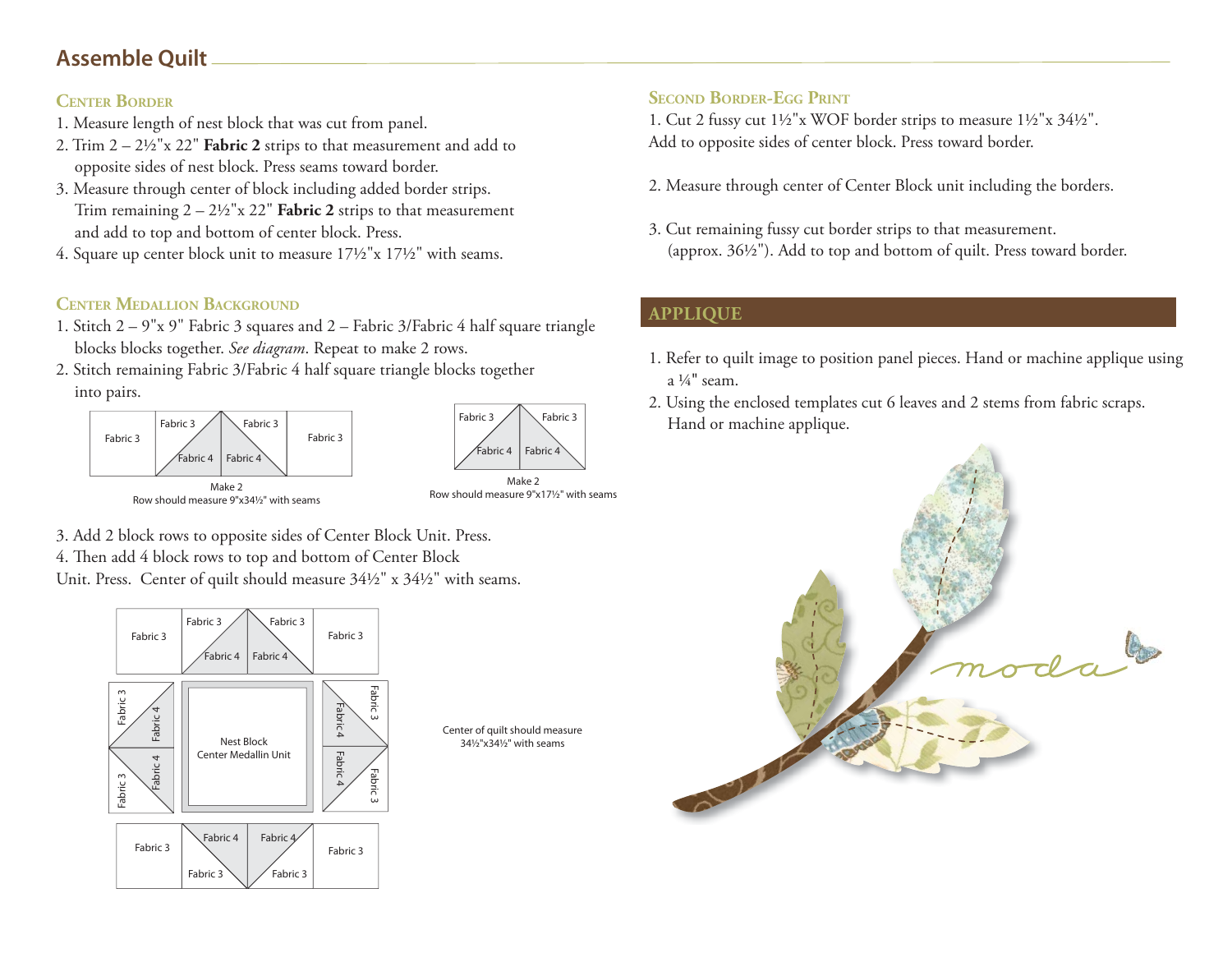# **Assemble Quilt - cont.**

#### **MORE HALF SQUARE TRIANGLES**

1. Use the brown/aqua and green/aqua half square triangle blocks to make 8 – 12½"x 12½" blocks. *See diagram above*.

> Make 8Block should measure12½"x12½" with seams



2. Join to make 2 rows of 4. Press.



Make 2Row should measure 12½"x48½" with seams

3. Use remaining half square triangle blocks to to make 2 columns of 6 blocks. See diagram for color placement. Press.

4. Add columns to opposite sides of center block unit. Press

5. Add rows from Step 2 to top and bottom. Press.



### **THIRD BORDER- GREEN TILES**

- 1. Piece two 2½" xWOF border strips together end to end, matching tiles. Press.
- 2. Measure length of quilt top through the center and trim pieced border strip to that measurement.(approx. 60½")
- 3. Add to side of quilt top. Press.
- 4. Repeat Steps 1-3 for second side. Press.
- 5. Cut 1 border strip in half at the fold.
- 6. Then piece 1 border strip and 1 half strip together end to end matching tiles. Press.
- 7. Measure width of quilt top through the center including the side border strips. Trim pieced border strip to that measurement (approx. 52½"). Repeat with remaining strips. Press.
- 8. Add borders to top and bottom of quilt top.

## **FINAL BORDER- LARGE FLORAL/VINE PRINT**

1. Piece strips together end to end. Press. Add to quilt following above steps. Press. Finished quilt should measure 64½"x76½" with seams.

# **Finishing**

Using a bias seam, join the 8- 2½"xWOF strips end to end. Press seams open. Fold prepared strip in half wrong sides together and press to make binding.

Layer, quilt and bind.